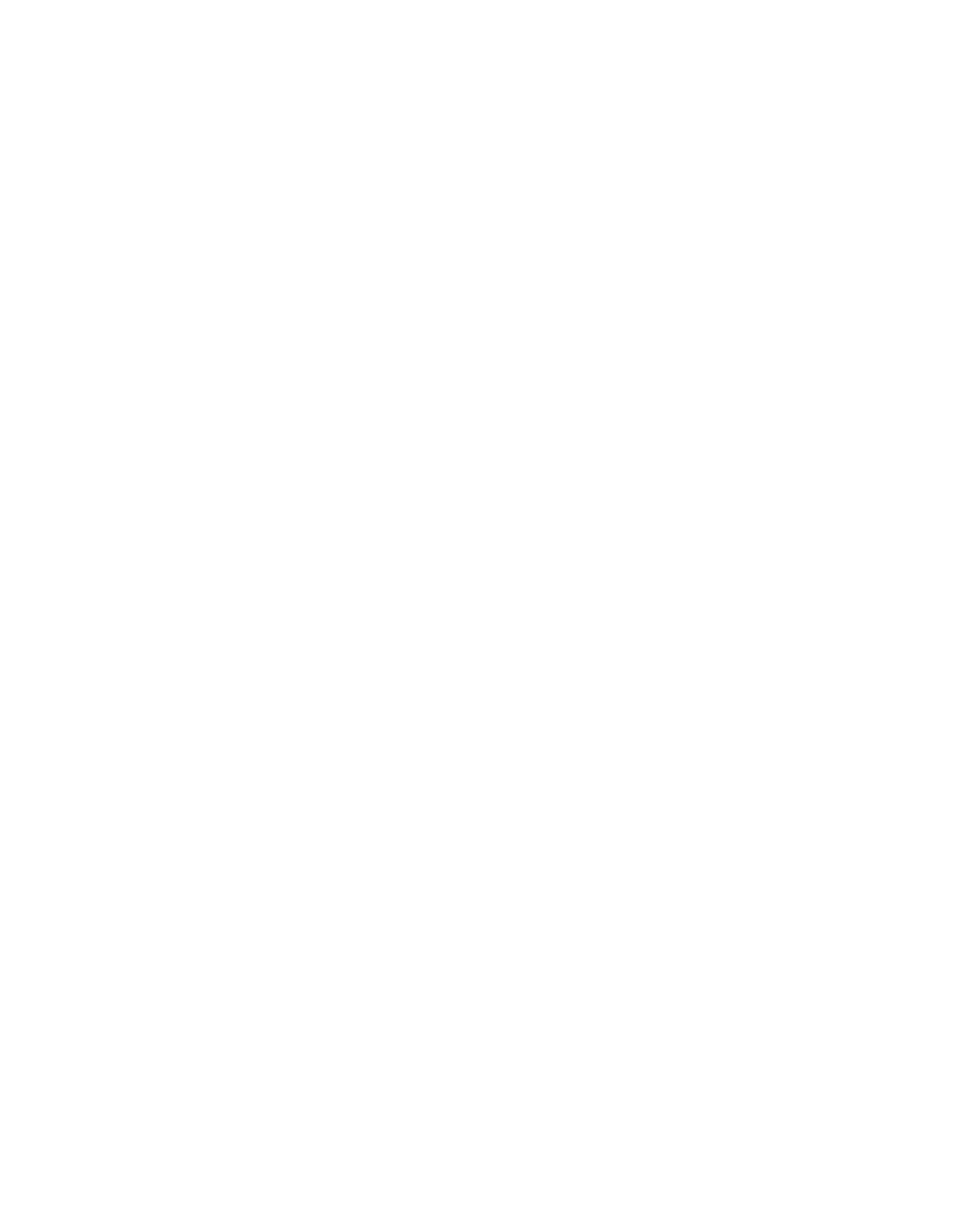# **HOUSE BILL 1060** \_\_\_\_\_\_\_\_\_\_\_\_\_\_\_\_\_\_\_\_\_\_\_\_\_\_\_\_\_\_\_\_\_\_\_\_\_\_\_\_\_\_\_\_\_\_\_

\_\_\_\_\_\_\_\_\_\_\_\_\_\_\_\_\_\_\_\_\_\_\_\_\_\_\_\_\_\_\_\_\_\_\_\_\_\_\_\_\_\_\_\_\_\_\_

Passed Legislature - 1991 Regular Session

**State of Washington 52nd Legislature 1991 Regular Session By** Representatives Ludwig, Padden, R. Meyers, Orr, Winsley and Sheldon. Read first time January 17, 1991. Referred to Committee on Judiciary.

1 AN ACT Relating to notice to the creditors of a deceased person; 2 amending RCW 11.40.010; and declaring an emergency.

3 BE IT ENACTED BY THE LEGISLATURE OF THE STATE OF WASHINGTON:

4 **Sec. 1.** RCW 11.40.010 and 1989 c 333 s 1 are each amended to read 5 as follows:

 Every personal representative shall, after appointment and qualification, give a notice to the creditors of the deceased, stating such appointment and qualification as personal representative and requiring all persons having claims against the deceased to serve the same on the personal representative or the estate's attorney of record, 11 and file an executed copy thereof with the clerk of the court, within four months after the date of the first publication of such notice described in this section or within four months after the date of the filing of the copy of such notice with the clerk of the court,